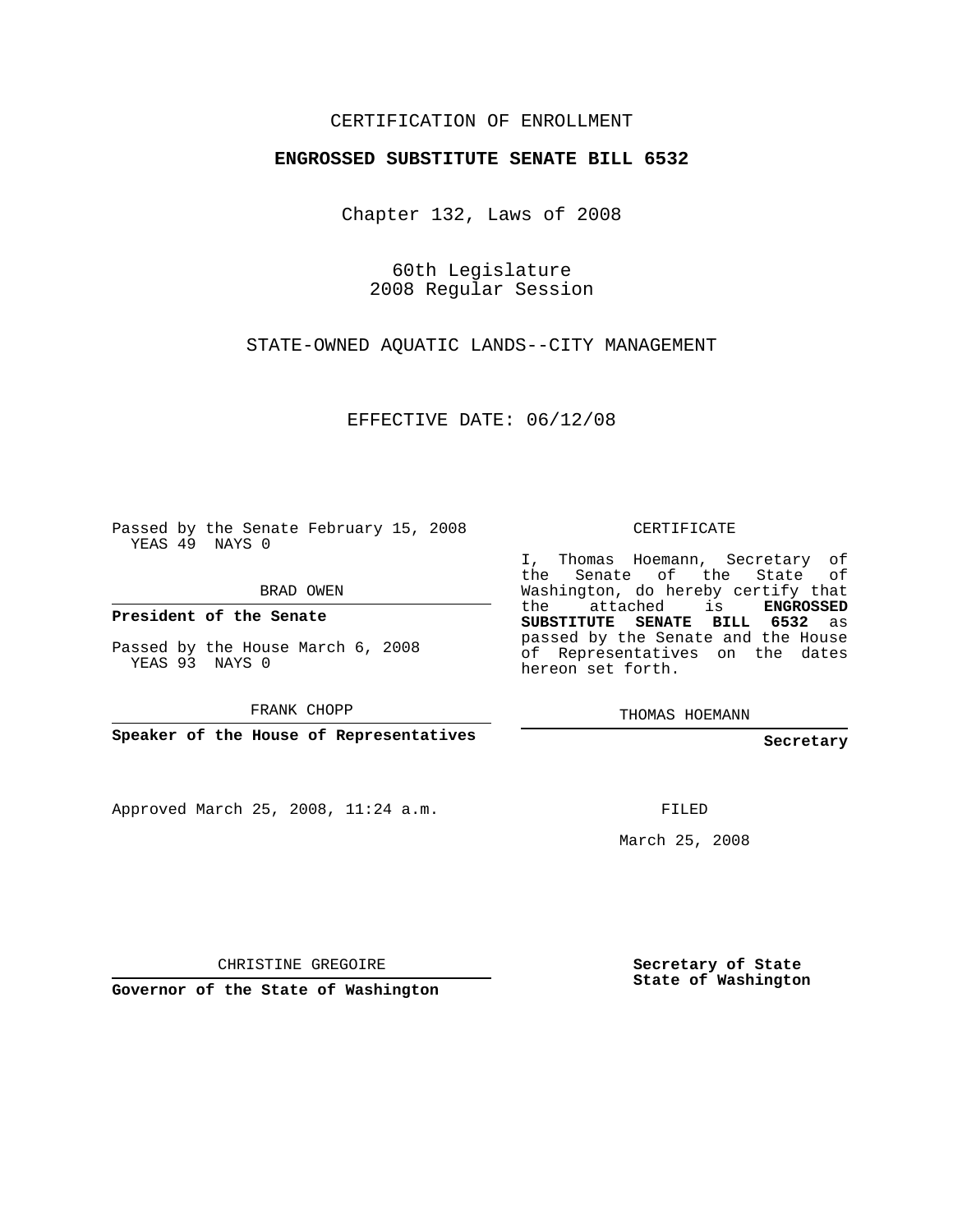## **ENGROSSED SUBSTITUTE SENATE BILL 6532** \_\_\_\_\_\_\_\_\_\_\_\_\_\_\_\_\_\_\_\_\_\_\_\_\_\_\_\_\_\_\_\_\_\_\_\_\_\_\_\_\_\_\_\_\_

\_\_\_\_\_\_\_\_\_\_\_\_\_\_\_\_\_\_\_\_\_\_\_\_\_\_\_\_\_\_\_\_\_\_\_\_\_\_\_\_\_\_\_\_\_

Passed Legislature - 2008 Regular Session

## **State of Washington 60th Legislature 2008 Regular Session**

**By** Senate Natural Resources, Ocean & Recreation (originally sponsored by Senators Haugen and Keiser)

READ FIRST TIME 02/07/08.

 AN ACT Relating to the management of state-owned aquatic lands by cities for the purposes of operating a publicly owned marina; adding a new section to chapter 79.105 RCW; and providing an expiration date.

BE IT ENACTED BY THE LEGISLATURE OF THE STATE OF WASHINGTON:

 NEW SECTION. **Sec. 1.** A new section is added to chapter 79.105 RCW to read as follows:

 (1)(a) A city with a population between twenty thousand and twenty- five thousand on the effective date of this section and that currently operates a publicly owned marina may enter into a reduced fee lease authorizing the city to use state-owned aquatic lands for the purpose of operating a publicly owned marina. The office of financial management's population estimate must be used to determine a city's population for purposes of this section. The lease period may not exceed twenty years.

 (b) No rent is due the state for the use of state-owned aquatic lands for the first ten years under such a lease. During subsequent years under such a lease, rent is due for only those lands that have been included under a previous aquatic land lease for the marina. The lease may not be renewed, extended, or put into holdover.